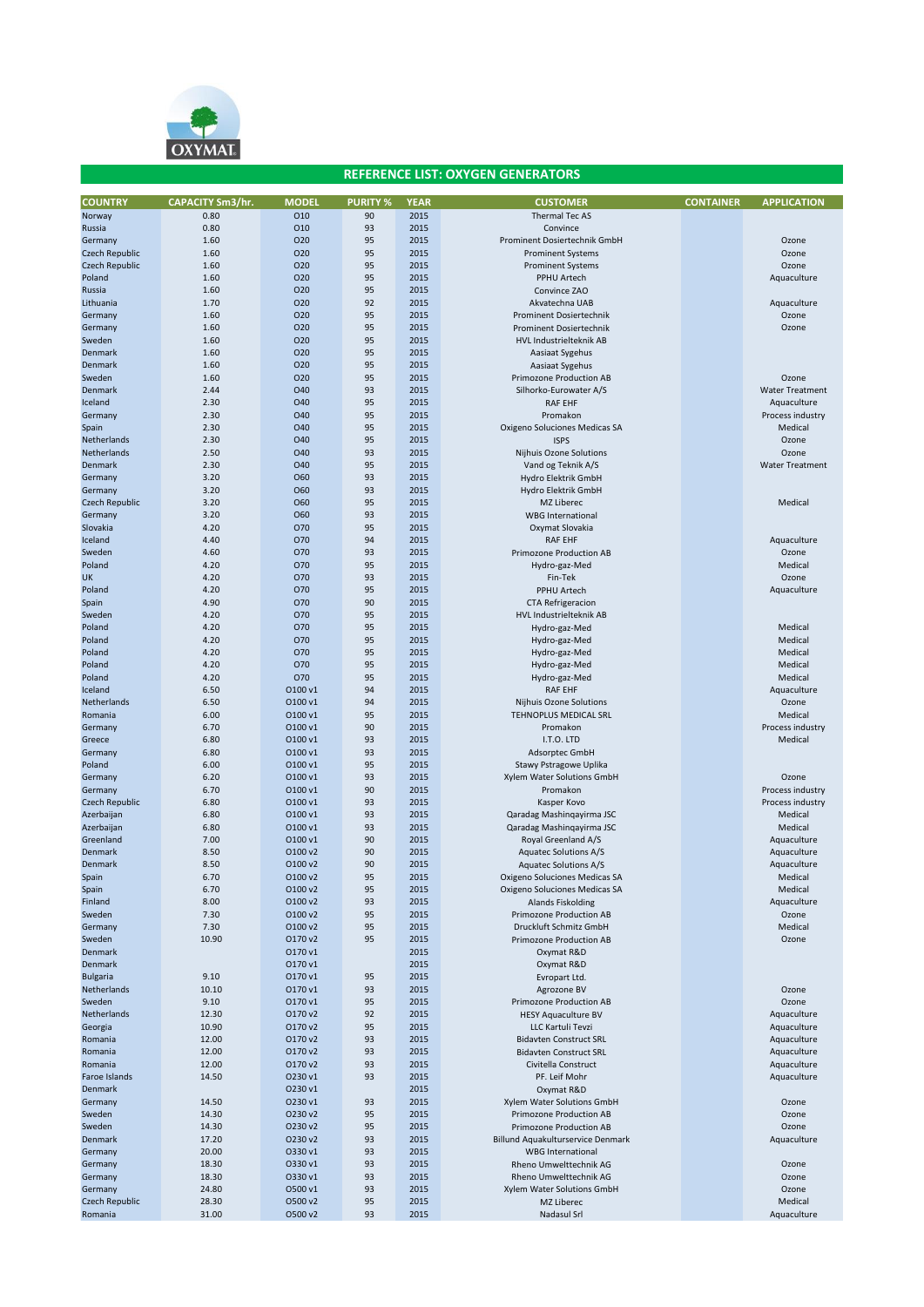

| <b>COUNTRY</b>      | <b>CAPACITY Sm3/hr.</b> | <b>MODEL</b>        | <b>PURITY %</b> | <b>YEAR</b>  | <b>CUSTOMER</b>                                          | <b>CONTAINER</b> | <b>APPLICATION</b>         |
|---------------------|-------------------------|---------------------|-----------------|--------------|----------------------------------------------------------|------------------|----------------------------|
| Italy               | 85.00                   | O500x2              | 93              | 2015         | Ozono Elettronica Internazionale                         |                  | Ozone                      |
| Italy               | 48.40                   | O600 v1             | 93              | 2015         | Ozono Elettronica Internazionale                         |                  | Ozone                      |
| Norway              | 48.00                   | O600 v1             | 93              | 2015         | MMC AS                                                   |                  | Aquaculture                |
| Norway              | 48.00                   | O600 v1             | 93              | 2015         | MMC AS                                                   |                  | Aquaculture                |
| Denmark             | 50.00                   | O600 v2             | 95              | 2015         | Billund Aquakulturservice Denmark                        |                  | Aquaculture                |
| UK                  | 50.00                   | O600 v2             | 95              | 2015         | Parker Hannifin Manufacturing Ltd                        |                  | Medical                    |
| Denmark             | 66.00                   | O600 v3             | 92              | 2015         | <b>Aquatec Solutions A/S</b>                             |                  | Aquaculture                |
| Norway              | 75.00                   | O800 v1             | 93              | 2015         | Larsnes Mek. Verksted                                    |                  | Aquaculture                |
| Norway              | 75.00<br>75.00          | O800 v1<br>O800 v1  | 93<br>93        | 2015<br>2015 | Larsnes Mek. Verksted<br>Naval Technica Export GmbH      |                  | Aquaculture                |
| Germany<br>Germany  | 75.00                   | O800 v1             | 93              | 2015         | Naval Technica Export GmbH                               |                  | Aquaculture<br>Aquaculture |
| Russia              | 151.00                  | O800 x2 v3          | 95              | 2015         | Convince ZAO                                             |                  |                            |
| Italy               | 3.50                    | O60 3C              | 95              | 2015         | COMED                                                    |                  | Medical                    |
| France              | 1.70                    | 020                 | 93              | 2016         | <b>CHF SARL</b>                                          |                  | Aquaculture                |
| Germany             | 25.04                   | O430                | 92              | 2016         | Aquacultur Fischtechnik GmbH                             |                  | Aquaculture                |
| Germany             | 1.58                    | 020                 | 95              | 2016         | Prominent Dosiertechnik GmbH                             |                  | Ozone                      |
| Germany             | 1.58                    | 020                 | 95              | 2016         | Prominent Dosiertechnik GmbH                             |                  | Ozone                      |
| Greenland           | 6.80                    | 0100                | 95              | 2016         | Royal Greenland A/S                                      |                  | Aquaculture                |
| Germany             | 0.69                    | 010                 | 95              | 2016         | Prominent Dosiertechnik GmbH                             |                  | Ozone                      |
| Sweden              | 6.80                    | 0100                | 95              | 2016         | <b>Primozone Production AB</b>                           |                  | Ozone                      |
| Denmark             | 5.32                    | O70                 | 93              | 2016         | Billund Akvakulturservice A/S                            |                  | Aquaculture                |
| Faroe Islands       | 46.79                   | <b>O880</b>         | 93<br>95        | 2016         | PF. Leif Mohr                                            |                  | Aquaculture                |
| Denmark<br>Poland   | 3.23<br>9.22            | O60<br>0190         | 95              | 2016<br>2016 | Region Sjaelland<br>Hydro-gaz-Med                        |                  | Ozone<br>Medical           |
| Ukraine             | 6.21                    | 0100                | 95              | 2016         | Dalgakiran compressor Ukraine' Ltd.                      |                  | Food                       |
| Netherlands         | 1.70                    | O <sub>20</sub>     | 93              | 2016         | <b>HESY Aquaculture BV</b>                               |                  | Aquaculture                |
| Austria             | 2.44                    | O40                 | 93              | 2016         | <b>IGA GAS</b>                                           |                  | Aquaculture                |
| Germany             | 10.40                   | 0190                | 92              | 2016         | Druckluft Schmitz GmbH                                   |                  | <b>Bio Gas</b>             |
| Denmark             | 2.27                    | O40                 | 95              | 2016         | Vand og Teknik A/S                                       |                  | <b>Water Treatment</b>     |
| Denmark             | 2.27                    | O40                 | 95              | 2016         | Vand og Teknik A/S                                       |                  | <b>Water Treatment</b>     |
| Netherlands         | 2.27                    | <b>O40</b>          | 95              | 2016         | ISPS International Project Support                       |                  | <b>Water Treatment</b>     |
| Germany             | 10.40                   | 0190                | 92              | 2016         | Druckluft Schmitz GmbH                                   |                  | <b>Bio Gas</b>             |
| Norway              | 8.64                    | O640                | 95              | 2016         | Storvik Agua AS                                          |                  | Aquaculture                |
| Norway              | 8.64                    | O640                | 95              | 2016         | Storvik Aqua AS                                          |                  | Aquaculture                |
| Sweden              | 14.18<br>4.43           | 0190<br>070         | 95<br>95        | 2016<br>2016 | Primozone Production AB<br><b>VONRESTORFF GmbH</b>       |                  | Ozone<br>Process ind.      |
| Germany<br>Portugal | 29.94                   | O640                | 92              | 2016         | PTF                                                      |                  | Aquaculture                |
| Norway              | 73.88                   | 01500               | 93              | 2016         | Larsnes Mek. Verksted-OC3463                             |                  | Process ind.               |
| Norway              | 73.88                   | 01500               | 93              | 2016         | Larsnes Mek. Verksted-OC3463                             |                  | Process ind.               |
| Faroe Islands       | 6.80                    | 0100                | 93              | 2016         | PF. Leif Mohr - OC3469                                   |                  | Fish Farm                  |
| Germany             | 7.09                    | 0100                | 92              | 2016         | Druckluft Schmitz GmbH                                   |                  |                            |
| Sweden              | 8.98                    | 0190                | 95              | 2016         | Primozone Production AB-3462                             |                  | Ozone                      |
| Italy               | 2.44                    | O40                 | 93              | 2016         | Prominent Italy                                          |                  | Ozone                      |
| Czech rep.          | 1.58                    | O <sub>20</sub>     | 95              | 2016         | Prominent Systems spol. s r.o.                           |                  | Ozone                      |
| Sweden              | 8.98                    | 0190                | 95              | 2016         | Primozone Production AB-3462                             |                  | Ozone                      |
| Italy               | 93.58                   | O880X2              | 93              | 2016         | Ozono Elettronica Internazionale                         |                  | Ozone                      |
| Germany<br>UK       | 93.58<br>23.34          | O880X2<br>0280      | 93<br>92        | 2016<br>2016 | Xylem Water Solutions GmbH<br>AD Plant Mepal             |                  | <b>Bio Gas</b>             |
| Norway              | 53.19                   | <b>O880</b>         | 94              | 2016         | Storvik Aqua                                             |                  | Aquaculture                |
| Germany             | 93.58                   | O880X2              | 93              | 2016         | Xylem Water Solutions GmbH                               |                  | Ozone                      |
| Ukraine             | 14.78                   | 0190                | 94              | 2016         | Zeolite Medical LLC                                      |                  | Medical                    |
| Sweden              | 1.58                    | 020                 | 95              | 2016         | Primozone Production AB-3462                             |                  | Ozone                      |
| Germany             | 3.23                    | <b>O60</b>          | 95              | 2016         | Aquacultur Fischtechnik GmbH                             |                  | Aquaculture                |
| Norway              | 26.90                   | 0430                | 95              | 2016         | Storvik Aqua AS - 3461                                   |                  | Aquaculture                |
| Czech rep.          | 5.32                    | 070                 | 93              | 2016         | DISA s.r.o.                                              |                  | <b>Water Treatment</b>     |
| Czech rep.          | 5.32                    | 070                 | 93              | 2016         | DISA s.r.o.                                              |                  | <b>Water Treatment</b>     |
| Germany             | 1.58                    | 020                 | 95              | 2016         | <b>ProMinent GmbH</b>                                    |                  | Ozone                      |
| Norway<br>Norway    | 51.52<br>51.52          | 0880<br><b>O880</b> | 93<br>93        | 2016<br>2016 | Havyard Ship Technology AS<br>Havyard Ship Technology AS |                  | Aquaculture<br>Aquaculture |
| Finland             | 2.27                    | O40                 | 95              | 2016         | Suomen Katkarapu Oy                                      |                  | Aquaculture                |
| Sweden              | 25.97                   | O430                | 95              | 2016         | Primozone Production AB                                  |                  | Ozone                      |
| Germany             | 6.80                    | 0100                | 93              | 2016         | Xylem Water Solutions Herford                            |                  | Ozone                      |
| Germany             | 1.58                    | 020                 | 95              | 2016         | <b>ProMinent GmbH</b>                                    |                  | Ozone                      |
| Germany             | 11.23                   | 0190                | 95              | 2016         | Aquacultur Fischtechnik GmbH                             |                  | Aquaculture                |
| Germany             | 11.23                   | 0190                | 95              | 2016         | Aquacultur Fischtechnik GmbH                             |                  | Aquaculture                |
| Norway              | 73.88                   | 01500               | 93              | 2016         | Larsnes Mek. Verksted                                    |                  | Aquaculture                |
| Norway              | 73.88                   | 01500               | 93              | 2016         | Larsnes Mek. Verksted                                    |                  | Aquaculture                |
| Netherlands         | 1.58                    | O <sub>20</sub>     | 95              | 2016         | Nijhuis Water Technology B.V.                            |                  | Ozone                      |
| Georgia<br>Germany  | 19.50                   | 0280                | 93<br>95        | 2016         | DGVRISI LTD.                                             |                  | Aquaculture                |
| Germany             | 2.27<br>2.27            | O40<br>O40          | 95              | 2016<br>2016 | <b>ProMinent GmbH</b><br><b>ProMinent GmbH</b>           |                  | Ozone<br>Ozone             |
| Netherlands         | 12.41                   | 0190                | 93              | 2016         | Agrozone BV                                              |                  | Ozone                      |
| Ukraine             | 3.23                    | O60                 | 95              | 2016         | <b>Energoengineering Ltd</b>                             |                  | <b>Water Treatment</b>     |
| Germany             | 5.61                    | 070                 | 92              | 2016         | Druckluft Schmitz GmbH                                   |                  | <b>Bio Gas</b>             |
| Denmark             | 0.69                    | 010                 | 95              | 2016         | Vand og Teknik A/S                                       |                  | <b>Water Treatment</b>     |
| Denmark             | 0.69                    | 010                 | 95              | 2016         | Vand og Teknik A/S                                       |                  | <b>Water Treatment</b>     |
| Czech rep.          | 2.44                    | <b>O40</b>          | 93              | 2016         | DISA s.r.o.                                              |                  | Ozone                      |
| Faroe Islands       | 25.97                   | 0430                | 95              | 2016         | PF. Leif Mohr                                            |                  | Aquaculture                |
| Germany             | 19.50                   | 0280                | 93              | 2016         | SEWEC OZON GmbH                                          |                  | Ozone                      |
| Lithuania           | 1.70                    | 020                 | 93              | 2016         | Akvatechna UAB                                           |                  | Aquaculture                |
| Denmark             | 5.32                    | 0100                | 95              | 2016         | Oxymat A/S                                               |                  | Medical                    |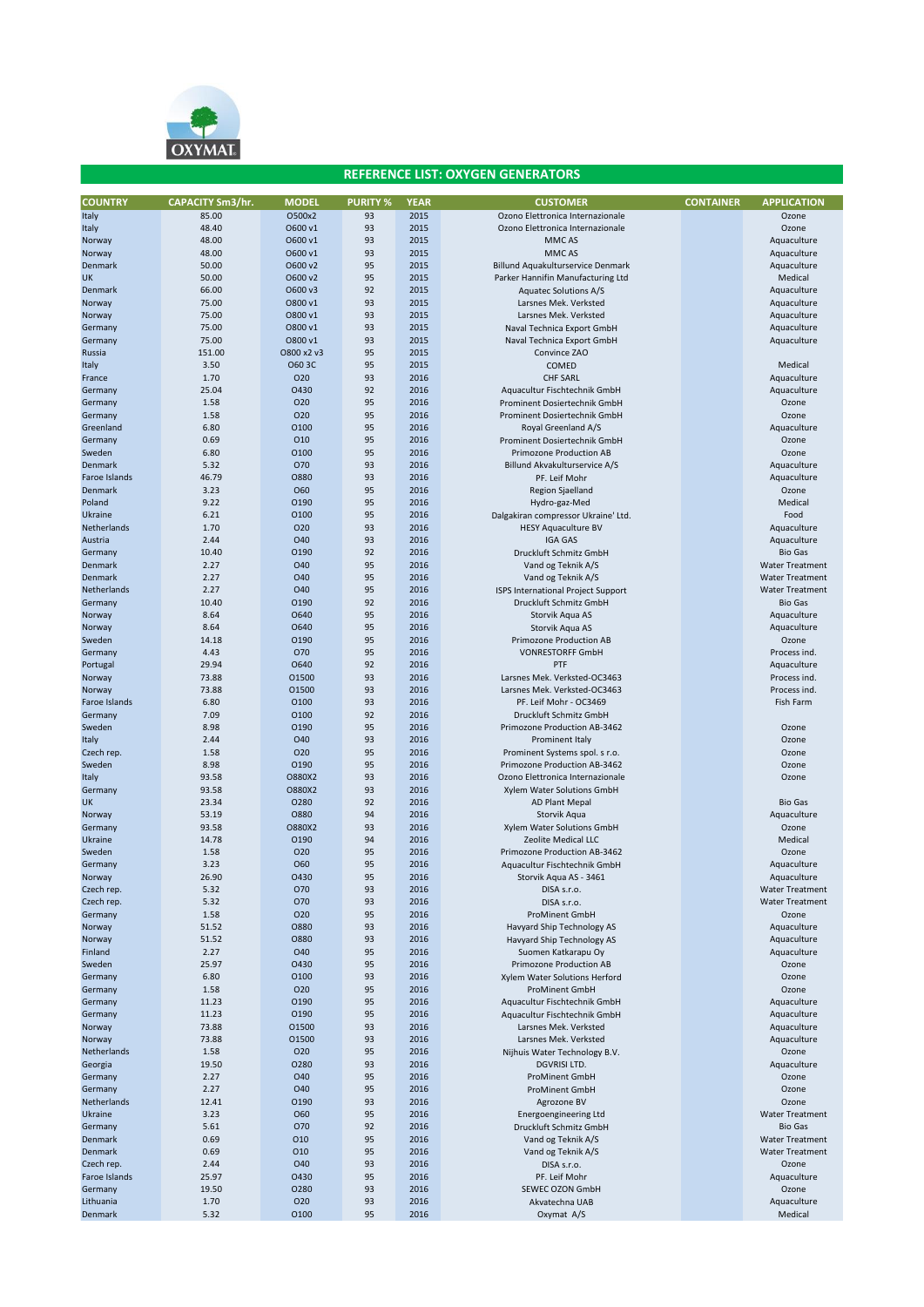

| <b>COUNTRY</b> | <b>CAPACITY Sm3/hr.</b> | <b>MODEL</b>    | <b>PURITY %</b> | <b>YEAR</b> | <b>CUSTOMER</b>                                       | <b>CONTAINER</b> | <b>APPLICATION</b>     |
|----------------|-------------------------|-----------------|-----------------|-------------|-------------------------------------------------------|------------------|------------------------|
| Norway         | 19.50                   | 0280            | 93              | 2016        | Normex AS                                             |                  | Ozone                  |
| Russia         | 1.80                    | 020             | 93              | 2016        | Convince ZAO                                          |                  | Aquaculture            |
| Russia         | 1.80                    | 020             | 93              | 2016        | Convince ZAO                                          |                  | Aquaculture            |
| Denmark        | 41.86                   | 0880            | 95              | 2016        | AKVA group Danmark AS                                 |                  | Aquaculture            |
| Denmark        | 41.86                   | 0880            | 95              | 2016        | AKVA group Danmark AS                                 |                  | Aquaculture            |
| Sweden         | 2.27                    | <b>040</b>      | 95              | 2016        | Primozone Production AB                               |                  | Ozone                  |
| Sweden         | 2.27                    | O40             | 95              | 2016        | Primozone Production AB                               |                  | Ozone                  |
| Faroe Islands  | 16.84                   | 0280            | 95              | 2016        | PF. Leif Mohr                                         |                  | Aquaculture            |
| Faroe Islands  | 16.84                   | 0280            | 95              | 2016        | PF. Leif Mohr                                         |                  | Aquaculture            |
|                |                         | 0280            | 95              | 2016        |                                                       |                  |                        |
| Faroe Islands  | 16.84                   |                 |                 |             | PF. Leif Mohr                                         |                  | Aquaculture            |
| Faroe Islands  | 16.84                   | 0280            | 95              | 2016        | PF. Leif Mohr                                         |                  | Aquaculture            |
| Germany        | 6.21                    | 0100            | 92              | 2016        | Hydro-Elektrik GmbH                                   |                  | <b>Water Treatment</b> |
| Germany        | 6.21                    | 0100            | 92              | 2016        | Hydro-Elektrik GmbH                                   |                  | <b>Water Treatment</b> |
| Germany        | 6.21                    | 0100            | 92              | 2016        | Hydro-Elektrik GmbH                                   |                  | <b>Water Treatment</b> |
| Germany        | 1.70                    | 020             | 93              | 2016        | Hydro-Elektrik GmbH                                   |                  | <b>Water Treatment</b> |
| Germany        | 1.70                    | O <sub>20</sub> | 93              | 2016        | Hydro-Elektrik GmbH                                   |                  | <b>Water Treatment</b> |
| Czech rep.     | 20.09                   | 0280            | 95              | 2016        | MZ Liberec a.s.                                       |                  | Medical                |
| Sweden         | 1.58                    | O <sub>20</sub> | 95              | 2016        | <b>Primozone Production AB</b>                        |                  | Ozone                  |
| Germany        | 35.46                   | O640            | 93              | 2016        | Xylem Water Solutions Herford                         |                  | Ozone                  |
| Sweden         | 1.66                    | O <sub>20</sub> | 95              | 2016        | <b>HVL</b>                                            |                  | Medical                |
| Sweden         | 6.80                    | 0100            | 95              | 2016        | <b>Primozone Production AB</b>                        |                  | Ozone                  |
| Russia         | 3.78                    | <b>O60</b>      | 93              | 2017        | Convince ZAO                                          |                  | Aquaculture            |
|                |                         |                 |                 |             |                                                       |                  |                        |
| Ukraine        | 3.55                    | <b>O60</b>      | 94              | 2017        | Zeolite Medical LLC                                   |                  | Medical                |
| Norway         | 92.39                   | O880X2          | 95              | 2017        | Norluft                                               |                  | Aquaculture            |
| Czech. Rep.    | 1.70                    | 020             | 93              | 2017        | Prominent Systems spol. s r.o.                        |                  | Ozone                  |
| UK             | 12.41                   | 0190            | 93              | 2017        | Brigg Lane Biogas Ltd                                 |                  | <b>Biogas</b>          |
| Russia         | 15.37                   | 0190            | 93              | 2017        | Convince ZAO                                          |                  | Metal treatment        |
| Denmark        | 6.80                    | 0100            | 95              | 2017        | JA Trykluft ApS                                       |                  | <b>Biogas</b>          |
| Germany        | 13.00                   | 0190            | 92              | 2017        | Druckluft Schmitz GmbH                                |                  | <b>Biogas</b>          |
| Norway         | 61.76                   | 01250           | 95              | 2017        | <b>TESS Trondheim AS</b>                              |                  | Aquaculture            |
| Netherlands    | 16.84                   | 0280            | 95              | 2017        | <b>HESY Aquaculture BV</b>                            |                  | Aquaculture            |
| Netherlands    | 16.84                   | 0280            | 95              | 2017        | <b>HESY Aquaculture BV</b>                            |                  | Aquaculture            |
| Hungary        | 5.91                    | O70             | 92              | 2017        | RIDEG & RIDEG FISH FARM LTD.                          |                  | Aquaculture            |
| Ukraine        | 5.76                    | O70             | 93              | 2017        | Zeolite Medical LLC                                   |                  | Medical                |
|                | 12.41                   | 0190            | 93              | 2017        |                                                       |                  | Ozone                  |
| Netherlands    |                         |                 |                 |             | Agrozone BV                                           |                  |                        |
| Ukraine        | 5.32                    | O70             | 93              | 2017        | Energoengineering Ltd                                 |                  | Aquaculture            |
| Denmark        | 11.52                   | 0190            | 95              | 2017        | JA Trykluft ApS                                       |                  | <b>Biogas</b>          |
| Germany        | 1.58                    | O <sub>20</sub> | 95              | 2017        | <b>ProMinent GmbH</b>                                 |                  | Ozone                  |
| Russia         | 6.80                    | 0100            | 95              | 2017        | Convince ZAO                                          |                  | Aquaculture            |
| Spain          | 11.52                   | 0190            | 95              | 2017        | C.T.A.REFRIGERACION                                   |                  | Process industry       |
| Norway         | 26.90                   | O430            | 95              | 2017        | Storvik Aqua                                          |                  | Aquaculture            |
| Faroe Islands  | 21.09                   | 0430            | 95              | 2017        | PF. Leif Mohr                                         |                  | Aquaculture            |
| Faroe Islands  | 21.09                   | 0430            | 95              | 2017        | PF. Leif Mohr                                         |                  | Aquaculture            |
| Faroe Islands  | 21.09                   | O430            | 95              | 2017        | PF. Leif Mohr                                         |                  | Aquaculture            |
| Faroe Islands  | 21.09                   | 0430            | 95              | 2017        | PF. Leif Mohr                                         |                  | Aquaculture            |
| Norway         | 41.86                   | 0880            | 95              | 2017        | Vaagland Båtbyggeri AS                                |                  | Aquaculture            |
| Germany        | 4.43                    | 070             | 95              | 2017        | <b>ProMinent GmbH</b>                                 |                  | Ozone                  |
|                |                         |                 |                 |             |                                                       |                  |                        |
| Germany        | 4.43                    | 070             | 95              | 2017        | <b>ProMinent GmbH</b>                                 |                  | Ozone                  |
| Germany        | 4.43                    | O70             | 95              | 2017        | <b>ProMinent GmbH</b>                                 |                  | Ozone                  |
| Netherlands    | 3.23                    | O60             | 95              | 2017        | ISPS International Project Support                    |                  | Ozone                  |
| UK             | 12.41                   | 0190            | 94              | 2017        | Denex Alliance Ltd                                    |                  | Aquaculture            |
| UK             | 12.41                   | 0190            | 94              | 2017        | Denex Alliance Ltd                                    |                  | Aquaculture            |
| Hungary        | 3.49                    | O60             | 93              | 2017        | Pintér Művek-Pintér Csaba EV                          |                  | <b>Water Treatment</b> |
| Poland         | 1.71                    | 020             | 95              | 2017        | Hydro-gaz-Med Sp.j Zbigniew Szymczak i Marcin Susdorf |                  | Medical                |
| Italy          | 5.32                    | 0100            | 95              | 2017        | CO-MED di Paolo Colombo                               |                  | Medical                |
| Italy          | 21.09                   | 0430            | 95              | 2017        | CO-MED di Paolo Colombo                               |                  | Medical                |
| Germany        | 2.44                    | <b>O40</b>      | 93              | 2017        | Hydro-Elektrik GmbH                                   |                  | Ozone                  |
| Ukraine        | 22.16                   | 0280            | 93              | 2017        | Zeolite Medical LLC                                   |                  | Medical                |
| Spain          | 6.80                    | 0100            | 95              | 2017        | Oxismed S.A.                                          |                  | Medical                |
| Germany        | 7.09                    | 0100            | 92              | 2017        | Druckluft Schmitz GmbH                                |                  | <b>Biogas</b>          |
| Georgia        | 14.78                   | 0190            | 94              | 2017        | PRIZMA LTD                                            |                  | Medical                |
| Georgia        | 22.46                   | 0280            | 95              | 2017        | PRIZMA LTD                                            |                  | Medical                |
| Russia         | 3.50                    | <b>O60</b>      | 95              | 2017        | Convince ZAO                                          |                  | Aquaculture            |
|                |                         |                 |                 |             |                                                       |                  |                        |
| Russia         | 46.79                   | 0880            | 93              | 2017        | Convince ZAO                                          |                  | Oxy-combustion         |
| Russia         | 46.79                   | 0880            | 93              | 2017        | Convince ZAO                                          |                  | Oxy-combustion         |
| Russia         | 46.79                   | 0880            | 93              | 2017        | Convince ZAO                                          |                  | Oxy-combustion         |
| Faroe Islands  | 28.27                   | 0430            | 93              | 2017        | PF. Leif Mohr                                         |                  | Aquaculture            |
| Faroe Islands  | 41.86                   | 0880            | 95              | 2017        | PF. Leif Mohr                                         |                  | Aquaculture            |
| Faroe Islands  | 41.86                   | 0880            | 95              | 2017        | PF. Leif Mohr                                         |                  | Aquaculture            |
| Faroe Islands  | 41.86                   | 0880            | 95              | 2017        | PF. Leif Mohr                                         |                  | Aquaculture            |
| Faroe Islands  | 41.86                   | 0880            | 95              | 2017        | PF. Leif Mohr                                         |                  | Aquaculture            |
| Faroe Islands  | 41.86                   | 0880            | 95              | 2017        | PF. Leif Mohr                                         |                  | Aquaculture            |
| Faroe Islands  | 41.86                   | 0880            | 95              | 2017        | PF. Leif Mohr                                         |                  | Aquaculture            |
| Faroe Islands  | 41.86                   | <b>O880</b>     | 95              | 2017        | PF. Leif Mohr                                         |                  | Aquaculture            |
| Estonia        | 6.80                    | 0100            | 95              | 2017        | Elme Messer Gaas AS                                   |                  | N/A                    |
|                |                         | O640            |                 |             |                                                       |                  |                        |
| Norway         | 42.26                   |                 | 93              | 2017        | Nessco                                                |                  | Aquaculture            |
| Norway         | 42.26                   | 0640            | 93              | 2017        | Nessco                                                |                  | Aquaculture            |
| Germany        | 5.32                    | 070             | 93              | 2017        | Druckluft Schmitz GmbH                                |                  | <b>Biogas</b>          |
| Germany        | 13.00                   | 0190            | 92              | 2017        | Druckluft Schmitz GmbH                                |                  | <b>Biogas</b>          |
| Italy          | 0.69                    | 010             | 95              | 2017        | Aeraque                                               |                  | Ozone                  |
| Sweden         | 1.58                    | 020             | 95              | 2017        | Primozone Production AB                               |                  | Ozone                  |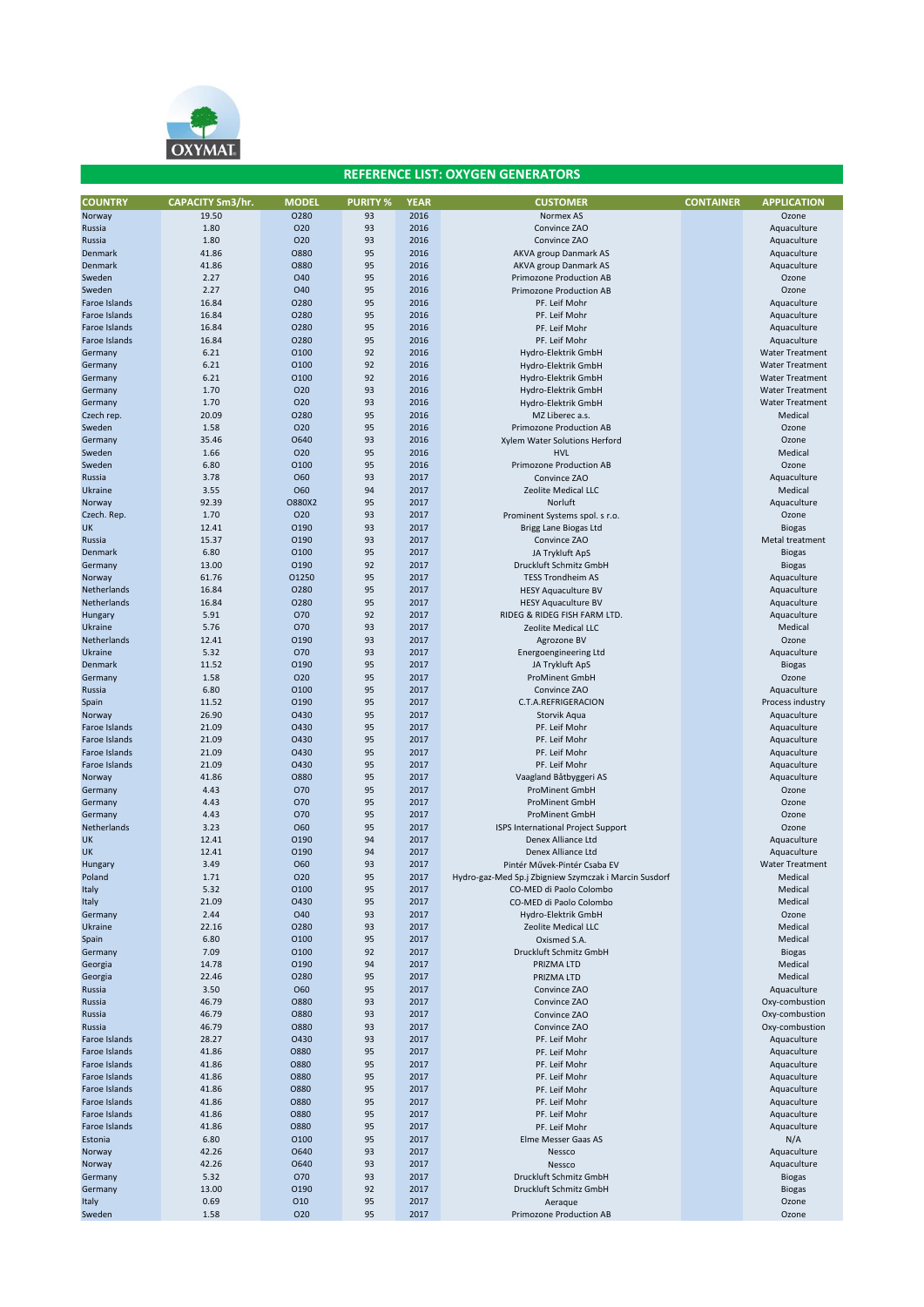

| <b>COUNTRY</b>     | <b>CAPACITY Sm3/hr.</b> | <b>MODEL</b>    | <b>PURITY %</b> | <b>YEAR</b> | <b>CUSTOMER</b>                                       | <b>CONTAINER</b> | <b>APPLICATION</b>     |
|--------------------|-------------------------|-----------------|-----------------|-------------|-------------------------------------------------------|------------------|------------------------|
| Poland             | 6.80                    | 0100            | 95              | 2017        | Hydro-gaz-Med Sp.j Zbigniew Szymczak i Marcin Susdorf |                  | Medical                |
| Lithuania          | 2.44                    | O40             | 93              | 2017        | Akvatechna UAB                                        |                  | Aquaculture            |
| Denmark            | 11.52                   | 0190            | 95              | 2017        | JA Trykluft ApS                                       |                  | <b>Biogas</b>          |
| Faroe Islands      | n/a                     | 0200-4          | 93              | 2017        | PF. Leif Mohr                                         |                  | Aquaculture            |
| Faroe Islands      | n/a                     | 0200-4          | 93              | 2017        | PF. Leif Mohr                                         |                  | Aquaculture            |
| Faroe Islands      | n/a                     | 0200-4          | 93              | 2017        | PF. Leif Mohr                                         |                  | Aquaculture            |
| Faroe Islands      | n/a                     | 0200-4          | 93              | 2017        | PF. Leif Mohr                                         |                  | Aquaculture            |
| Faroe Islands      | n/a                     | 0200-4          | 93              | 2017        | PF. Leif Mohr                                         |                  | Aquaculture            |
| Faroe Islands      | n/a                     | 0200-4          | 93              | 2017        | PF. Leif Mohr                                         |                  | Aquaculture            |
| Faroe Islands      | n/a                     | 0200-4          | 93              | 2017        | PF. Leif Mohr                                         |                  | Aquaculture            |
| Faroe Islands      | n/a                     | 0200-4          | 93              | 2017        | PF. Leif Mohr                                         |                  | Aquaculture            |
| Netherlands        | 12.41                   | O190            | 93              | 2017        | <b>Agrozone BV</b>                                    |                  | Ozone                  |
| Netherlands        | 5.32                    | O70             | 93              | 2017        | <b>Agrozone BV</b>                                    |                  | Ozone                  |
| Netherlands        | 5.32                    | O70             | 93              | 2017        | <b>Agrozone BV</b>                                    |                  | Ozone                  |
| Netherlands        | 5.32                    | 070             | 93              | 2017        | <b>Agrozone BV</b>                                    |                  | Ozone                  |
| Netherlands        | 5.32                    | O70             | 93              | 2017        | <b>Agrozone BV</b>                                    |                  | Ozone                  |
| Poland             | 6.80                    | 0100            | 93              | 2017        | Hydro-gaz-Med Sp.j Zbigniew Szymczak i Marcin Susdorf |                  | <b>Medical</b>         |
| Poland             | 6.80                    | 0100            | 93              | 2017        | Hydro-gaz-Med Sp.j Zbigniew Szymczak i Marcin Susdorf |                  | <b>Medical</b>         |
| Germany            | 3.78                    | O60             | 93              | 2017        | Aquacultur Fischtechnik GmbH                          |                  | Aquaculture            |
| Germany            | 3.49                    | <b>O60</b>      | 93              | 2017        | Hydro-Elektrik GmbH                                   |                  | <b>Water treatment</b> |
| Germany            | 2.44                    | <b>O40</b>      | 93              | 2017        | <b>Xylem Water Solutions Herford</b>                  |                  | Ozone                  |
| Norway             | 26.90                   | 0430            | 95              | 2017        | <b>TESS Logistik AS</b>                               |                  | Aquaculture            |
| <b>Netherlands</b> | 5.32                    | O70             | 93              | 2017        | <b>Agrozone BV</b>                                    |                  | Ozone                  |
| Netherlands        | 5.32                    | 070             | 93              | 2017        | <b>Agrozone BV</b>                                    |                  | Ozone                  |
| Netherlands        | 5.32                    | O70             | 93              | 2017        | <b>Agrozone BV</b>                                    |                  | Ozone                  |
| Germany            | 5.61                    | O70             | 92              | 2017        | <b>Druckluft Schmitz GmbH</b>                         |                  | <b>Biogas</b>          |
| Lithuania          | 6.80                    | 0100            | 93              | 2017        | <b>Dremeda</b>                                        |                  | <b>Medical</b>         |
| Ukraine            | 4.73                    | O70             | 95              | 2017        | <b>Zeolite Medical LLC</b>                            |                  | <b>Medical</b>         |
| <b>Netherlands</b> | 2.44                    | O40             | 93              | 2017        | <b>ISPS International Project Support</b>             |                  | <b>Water treatment</b> |
| Germany            | 73.88                   | 01500           | 93              | 2017        | <b>Xylem Water Solutions Herford</b>                  |                  | Ozone                  |
| Germany            | 73.88                   | 01500           | 93              | 2017        | <b>Xylem Water Solutions Herford</b>                  |                  | Ozone                  |
| Germany            | 1.70                    | 020             | 93              | 2017        | <b>Aquacultur Fischtechnik GmbH</b>                   |                  | Aquaculture            |
| Ukraine            | 100.47                  | <b>O880X2</b>   | 95              | 2017        | <b>Energoengineering Ltd</b>                          |                  | <b>Metal treatment</b> |
| Poland             | 2.45                    | O40             | 95              | 2017        | Hydro-gaz-Med Sp.j Zbigniew Szymczak i Marcin Susdorf |                  | <b>Medical</b>         |
| Romania            | 11.52                   | O190            | 95              | 2017        | <b>TEHNOPLUS MEDICAL SRL</b>                          |                  | <b>Medical</b>         |
| Romania            | 11.52                   | O190            | 95              | 2017        | <b>TEHNOPLUS MEDICAL SRL</b>                          |                  | <b>Medical</b>         |
| Romania            | 11.52                   | 0190            | 95              | 2017        | <b>TEHNOPLUS MEDICAL SRL</b>                          |                  | <b>Medical</b>         |
| Czech. Rep.        | 12.41                   | O190            | 93              | 2017        | <b>ProMinent Systems</b>                              |                  | Ozone                  |
| Romania            | 61.76                   | 01250           | 95              | 2017        | <b>TEHNOPLUS Industry</b>                             |                  | Aquaculture            |
| Denmark            | 41.86                   | 0880            | 95              | 2017        | <b>Billund Akvakulturservice A/S</b>                  |                  | Aquaculture            |
| Latvia             | 4.85                    | O70             | 95              | 2017        | Ottensten Latvia Ltd.                                 |                  | Aquaculture            |
| Netherlands        | 12.41                   | 0190            | 93              | 2017        | <b>Agrozone BV</b>                                    |                  | Ozone                  |
| <b>Russia</b>      | 3.50                    | O60             | 95              | 2017        | <b>Convince ZAO</b>                                   |                  | Aquaculture            |
| <b>Denmark</b>     | 11.52                   | 0190            | 95              | 2017        | <b>JA Trykluft ApS</b>                                |                  | <b>Biogas</b>          |
| <b>Russia</b>      | 6.80                    | 0100            | 95              | 2017        | <b>Convince ZAO</b>                                   |                  | <b>Process ind</b>     |
| Germany            | 0.81                    | O <sub>10</sub> | 93              | 2017        | Hydro-Elektrik GmbH                                   |                  | <b>Water treatment</b> |
| Germany            | 2.44                    | O40             | 93              | 2017        | <b>Hydro-Elektrik GmbH</b>                            |                  | Ozone                  |
| Germany            | 2.44                    | O40             | 93              | 2017        | <b>Hydro-Elektrik GmbH</b>                            |                  | Ozone                  |
| Romania            | 3.68                    | <b>O60</b>      | 93              | 2017        | MICROCOMPUTER SERVICE S.A.                            |                  | <b>Medical</b>         |
| Denmark            | 11.52                   | 0190            | 95              | 2017        | <b>JA Trykluft ApS</b>                                |                  | <b>Biogas</b>          |
| Norway             | 46.79                   | <b>O880</b>     | 95              | 2017        | <b>TESS Trondheim AS</b>                              |                  | Aquaculture            |
| <b>Italy</b>       | 211.28                  | O1250X3         | 93              | 2017        | Suez Water Technologies and Solutions Italy           |                  | Ozone                  |
| Egypt              | 1.60                    | 020             | 95              | 2015        | <b>Atlasco Egypt for Trading</b>                      |                  | Aquaculture            |
| Kenya              | 2.30                    | <b>O40</b>      | 95              | 2015        | Pulse Healthcare Limited                              |                  | Medical                |
| Egypt              | 3.23                    | O60             | 95              | 2015        | Pharco B International Company                        |                  | Medical                |
| Morocco            | 3.50                    | O60             | 93              | 2015        | Medimetal                                             |                  | Medical                |
| Morocco            | 3.50                    | O60             | 93              | 2015        | Medimetal                                             |                  | Medical                |
| Kenya              | 4.20                    | 070             | 95              | 2015        | Pulse Healthcare Limited                              |                  | Medical                |
| Sudan              | 9.10                    | 0170 v1         | 95              | 2015        | Millenium Projects Services Sudan                     |                  | Medical                |
| Egypt              | 10.90                   | O170 v2         | 95              | 2015        | Atlasco Egypt for trading                             |                  | Medical                |
| Egypt              | 15.60                   | O230 v2         | 95              | 2015        | Atlasco Egypt for trading                             |                  | Medical                |
| Sudan              | 14.30                   | O230 v2         | 95              | 2015        | Millenium Projects Services Sudan                     |                  | Medical                |
| Nigeria            | 18.40                   | O330 v1         | 95              | 2015        | Loenco Nigeria Limited                                |                  | Medical                |
| Mauritius          | 18.20                   | O330 v1         | 95              | 2015        | Oxymac LTD                                            |                  | Medical                |
| Sudan              | 13.47                   | 0280            | 95              | 2016        | Millennium projects services Co. Ltd.                 |                  | Medical                |
| Sudan              | 13.47                   | O280            | 95              | 2016        | Millennium projects services Co. Ltd.                 |                  | Medical                |
| Morocco            | 3.68                    | O60             | 93              | 2016        | Medimetal                                             |                  | Medical                |
| Ghana              | 13.47                   | 0280            | 95              | 2016        | MEDOLAB INTERNATIONAL CO.LTD                          |                  | Medical                |
| Kenya              | 5.91                    | 0100            | 93              | 2016        | Pulse Healthcare Limited                              |                  | Medical                |
| Egypt              |                         | O500ECOv.3      | 95              | 2016        | ATLASCO EGYPT FOR TRADING                             |                  | Medical                |
| South Africa       | 2.27                    | <b>O040ECO</b>  | 95              | 2016        | <b>Buthelezi One Stop EMS</b>                         |                  | Medical                |
| Egypt              | 25.97                   | 0430            | 95              | 2016        | ATLASCO EGYPT FOR TRADING                             |                  | Medical                |
| Mozambique         | 16.84                   | 0280            | 95              | 2016        | MEDIEQIP, s. a.                                       |                  | Medical                |
| Kenya              | 21.08                   | O280            | 94              | 2016        | Pulse Healthcare Limited                              |                  | Medical                |
| Sudan              | 11.52                   | 0190            | 95              | 2016        | Millennium projects services Co. Ltd.                 |                  | Medical                |
| Egypt              | 22.46                   | O280            | 95              | 2016        | ATLASCO EGYPT FOR TRADING                             |                  | Medical                |
| Egypt              | 38.81                   | O640            | 95              | 2016        | ATLASCO EGYPT FOR TRADING                             |                  | Medical                |
| Rwanda             | 21.09                   | 0430            | 95              | 2016        | kalisimbi depor pharmaceutique                        |                  | Medical                |
| Nigeria            | 56.15                   | 01250           | 95              | 2016        | MC MOIa International limited                         |                  | Medical                |
| Egypt              | 38.81                   | <b>O640</b>     | 95              | 2017        | ATLASCO EGYPT FOR TRADING                             |                  | Medical                |
| Egypt              | 38.81                   | 0640            | 95              | 2017        | ATLASCO EGYPT FOR TRADING                             |                  | Medical                |
|                    |                         |                 |                 |             |                                                       |                  |                        |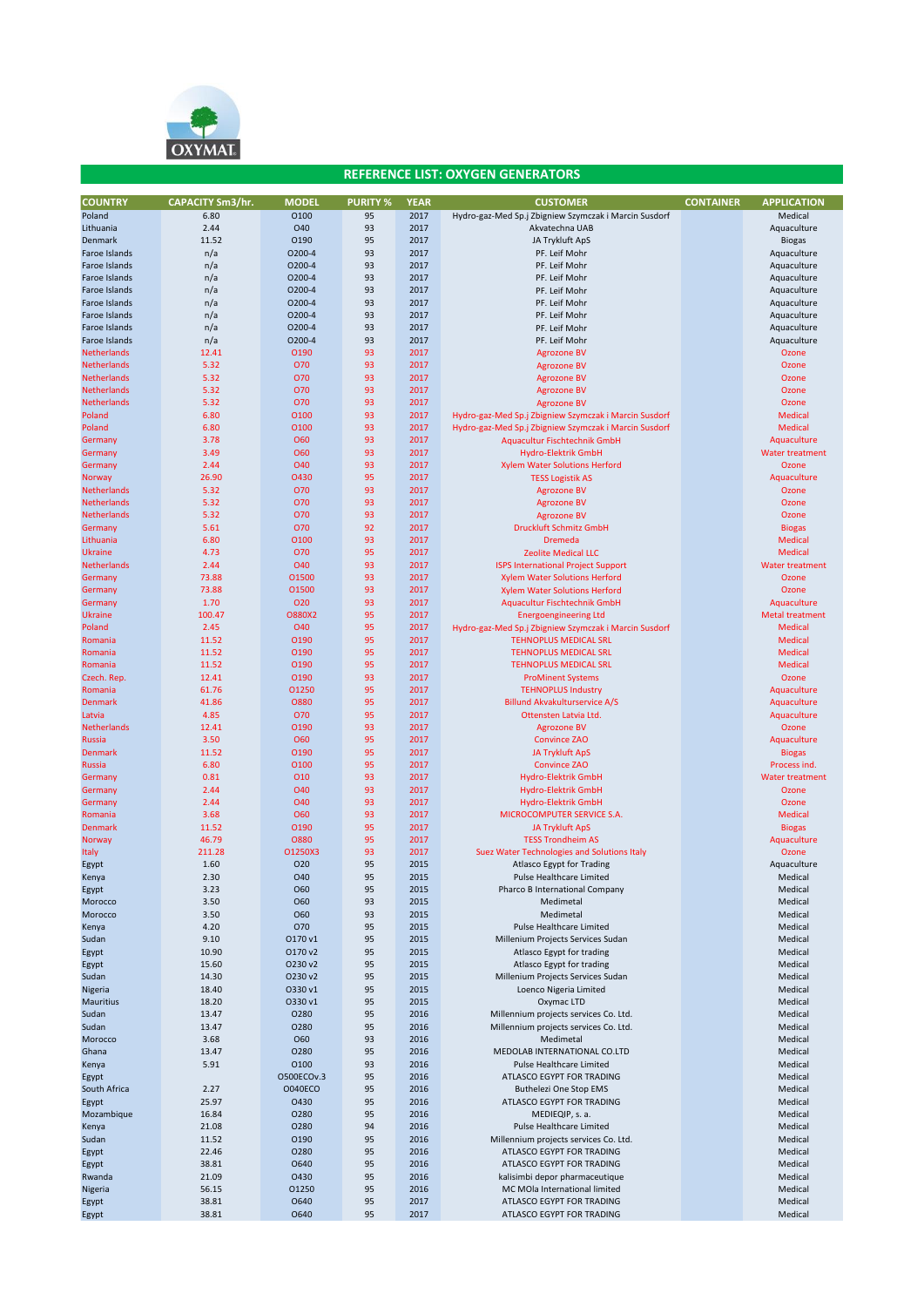

| <b>COUNTRY</b>               | <b>CAPACITY Sm3/hr.</b> | <b>MODEL</b>   | <b>PURITY %</b> | <b>YEAR</b>  | <b>CUSTOMER</b>                                                                  | <b>CONTAINER</b> | <b>APPLICATION</b>      |
|------------------------------|-------------------------|----------------|-----------------|--------------|----------------------------------------------------------------------------------|------------------|-------------------------|
| Egypt                        | 38.81                   | O640           | 95              | 2017         | ATLASCO EGYPT FOR TRADING                                                        |                  | Medical                 |
| Morocco                      | 6.80                    | 0100           | 93              | 2017         | Medimetal sarl                                                                   |                  | Medical                 |
| Egypt                        | 38.81                   | O640           | 95              | 2017         | ATLASCO EGYPT FOR TRADING                                                        |                  | Medical                 |
| Egypt                        | 38.81                   | O640           | 95              | 2017         | ATLASCO EGYPT FOR TRADING                                                        |                  | Medical                 |
| Côte d'Ivoire                | 354.60                  | O1500X5Frame   | 93              | 2017         | Air Liquide Côte d'Ivoire                                                        |                  | <b>Gold Mining</b>      |
| Côte d'Ivoire                | 354.60                  | O1500X5Frame   | 93              | 2017         | Air Liquide Côte d'Ivoire                                                        |                  | <b>Gold Mining</b>      |
| Mali                         | 354.60                  | O1500X5Frame   | 93              | 2017         | Air Liquide Mali                                                                 |                  | <b>Gold Mining</b>      |
| Egypt                        | 25.97                   | 0430<br>0100   | 95<br>93        | 2017<br>2017 | ATLASCO EGYPT FOR TRADING                                                        |                  | Medical                 |
| Morocco                      | 6.80                    | O280           | 95              | 2017         | Medimetal Sarl                                                                   |                  | Medical                 |
| Kenya                        | 16.84<br>16.84          | 0280           | 95              | 2017         | United Nations Office Project Services<br>United Nations Office Project Services |                  | Medical<br>Medical      |
| Kenya                        |                         | <b>O880</b>    | 95              | 2017         | <b>ATLASCO EGYPT FOR TRADING</b>                                                 |                  | Medical                 |
| Egypt                        | 50.24<br>325.05         | O1500X4        | 93              | 2017         | <b>Sukari Gold Mines</b>                                                         |                  | <b>Gold Mining</b>      |
| Egypt                        | 325.05                  | O1500X4        | 93              | 2017         | <b>Sukari Gold Mines</b>                                                         |                  | <b>Gold Mining</b>      |
| Egypt<br><b>Burkina Faso</b> | 19.50                   | 0280           | 93              | 2017         | <b>Burkina Mining Company</b>                                                    |                  | <b>Gold Mining</b>      |
| Algerie                      | 4.85                    | 070            | 95              | 2017         | <b>SATEREX EURL</b>                                                              |                  | <b>Process industry</b> |
| Egypt                        | 20.09                   | 0280           | 95              | 2017         | <b>ATLASCO EGYPT FOR TRADING</b>                                                 |                  | <b>Medical</b>          |
| <b>Republic of Congo</b>     | 14.18                   | O190           | 95              | 2017         | New Deal Sarl / CIMAK                                                            |                  | <b>Medical</b>          |
| Uzbekistan                   | 3.36                    | O60            | 94              | 2015         | Golden Fish Group LLC                                                            |                  | Aquaculture             |
| Afghanistan                  | 9.10                    | O170 v1        | 95              | 2015         | Aria Medequip (Pvt) Ltd.                                                         |                  | Medical                 |
| Uzbekistan                   | 103.00                  | O600 X2 v1     | 95              | 2015         | 000 Oniks Tashkent                                                               |                  | Gold mining             |
| Afghanistan                  | 11.23                   | 0190           | 95              | 2016         | Aria Medequip (Pvt) Ltd.                                                         |                  | Medical                 |
| Afghanistan                  | 16.84                   | 0280           | 95              | 2016         | Aria Medequip (Pvt) Ltd.                                                         |                  | Medical                 |
| Kazakhstan                   | 88.65                   | 01500          | 93              | 2017         | AAEngineering Group LLP                                                          |                  | Gold mining             |
| Kazakhstan                   | 88.65                   | 01500          | 93              | 2017         | AAEngineering Group LLP                                                          |                  | Gold mining             |
| Kazakhstan                   | 88.65                   | 01500          | 93              | 2017         | AAEngineering Group LLP                                                          |                  | Gold mining             |
| Afghanistan                  | 11.23                   | O190           | 95              | 2017         | Aria Medequip (Pvt) Ltd.                                                         |                  | <b>Medical</b>          |
| Turkey                       | 2.30                    | O40            | 95              | 2015         | Jeanologia Turkey                                                                |                  | Ozone                   |
| <b>UAE</b>                   | 2.30                    | O40            | 95              | 2015         | Aras Group                                                                       |                  | Medical                 |
| Turkey                       | 9.10                    | O170 v1        | 95              | 2015         | VAV Teknoloji                                                                    |                  | Ozone                   |
| Turkey                       | 9.50                    | O170 v1        | 94              | 2015         | Jeanologia Turkey                                                                |                  | Ozone                   |
| Turkey                       | 9.50                    | 0170 v1        | 94              | 2015         | Jeanologia Turkey                                                                |                  | Ozone                   |
| Turkey                       | 9.50                    | 0170 v1        | 94              | 2015         | Jeanologia Turkey                                                                |                  | Ozone                   |
| Turkey                       | 9.50                    | O170 v1        | 94              | 2015         | Jeanologia Turkey                                                                |                  | Ozone                   |
| Turkey                       | 9.50                    | 0170 v1        | 94              | 2015         | Jeanologia Turkey                                                                |                  | Ozone                   |
| Turkey                       | 9.50                    | O170 v1        | 94              | 2015         | Jeanologia Turkey                                                                |                  | Ozone                   |
| Turkey                       | 9.50                    | 0170 v1        | 94              | 2015         | Jeanologia Turkey                                                                |                  | Ozone                   |
| Turkey                       | 9.50                    | O170 v1        | 94              | 2015         | Jeanologia Turkey                                                                |                  | Ozone                   |
| Turkey                       | 9.50                    | O170 v1        | 94              | 2015         | Jeanologia Turkey                                                                |                  | Ozone                   |
| Turkey                       | 9.50                    | 0170 v1        | 94              | 2015         | Jeanologia Turkey                                                                |                  | Ozone                   |
| Turkey                       | 9.50                    | O170 v1        | 94              | 2015         | Jeanologia Turkey                                                                |                  | Ozone                   |
| Turkey                       | 9.50                    | O170 v1        | 94              | 2015         | Jeanologia Turkey                                                                |                  | Ozone                   |
| Turkey                       | 9.50                    | 0170 v1        | 94              | 2015         | Jeanologia Turkey                                                                |                  | Ozone                   |
| Turkey                       | 9.50                    | O170 v1        | 94              | 2015         | Jeanologia Turkey                                                                |                  | Ozone                   |
| Turkey                       | 9.50                    | O170 v1        | 94              | 2015         | Jeanologia Turkey                                                                |                  | Ozone                   |
| Israel                       | 39.00                   | O500 v3        | 93              | 2015         | AquaMaof                                                                         |                  | Medical                 |
| Turkey                       | 10.40                   | 0430           | 93              | 2016         | FRITERM TERMIK CIHAZLAR SAN. VE TIC. A.Ş.                                        |                  | Copper tube welding     |
| Iraq                         | 1.82                    | 0190           | 95              | 2016         | EDK Co.                                                                          |                  | Medical                 |
| Turkey                       | 1.66                    | 0190           | 95              | 2016         | VAV TEKNOLOJİ                                                                    |                  | Ozone                   |
| Turkey                       | 12.12                   | 0190           | 94              | 2016         | Jeanologia Turkey                                                                |                  | Ozone                   |
| Turkey                       | 12.12                   | 0190           | 94              | 2016         | Jeanologia Turkey                                                                |                  | Ozone                   |
| Turkey                       | 12.12                   | 0190           | 94              | 2016         | Jeanologia Turkey                                                                |                  | Ozone                   |
| Turkey                       | 12.12                   | 0190           | 94              | 2016         | Jeanologia Turkey                                                                |                  | Ozone                   |
| Turkey                       | 12.12                   | 0190           | 94              | 2016         | Jeanologia Turkey                                                                |                  | Ozone                   |
| Azerbaijan                   | 5.91                    | O100ECOv1      | 93              | 2016         | Qaradag Mashinqayirma JSC                                                        |                  | Aquaculture             |
| Azerbaijan                   | 5.91                    | O100ECOv1      | 93              | 2016         | Qaradag Mashingayirma JSC                                                        |                  | Aquaculture             |
| Iraq                         | 11.52                   | 0190           | 95              | 2016         | EDK Co.                                                                          |                  | Medical                 |
| Iraq                         | 31.52                   | 0640           | 95              | 2016         | EDK Co.                                                                          |                  | Medical                 |
| Turkey                       | 5.32                    | 0100           | 95              | 2016         | VAV TEKNOLOJİ BİLİŞİM SAN.VE TİC.A.Ş.                                            |                  | Ozone                   |
| <b>UAE</b>                   | 16.84                   | 0280           | 95              | 2016         | <b>Gulf Drug LLC</b>                                                             |                  | Medical                 |
| <b>UAE</b>                   | 38.81                   | 0640           | 95              | 2016         | <b>Gulf Drug LLC</b>                                                             |                  | Medical                 |
| Turkey                       | 11.23                   | 0190           | 95              | 2016         | VAV TEKNOLOJİ BİLİŞİM SAN.VE TİC.A.Ş.                                            |                  | Ozone                   |
| Iraq                         | 40.21                   | O640           | 95              | 2016         | EDK Co.                                                                          |                  | Medical                 |
| <b>UAE</b>                   | 15.37                   | 0190           | 93              | 2017         | <b>Gulf Drug LLC</b>                                                             |                  | Medical                 |
| Syria                        | 6.21                    | 0100           | 95              | 2017         | Marwan Abd Alrahman Kawaf                                                        |                  | Medical                 |
| Syria                        | 6.21                    | 0100           | 95              | 2017         | Marwan Abd Alrahman Kawaf                                                        |                  | Medical                 |
| Syria                        | 4.73                    | O70            | 95              | 2017         | Marwan Abd Alrahman Kawaf                                                        |                  | Medical                 |
| Turkey                       | 11.23                   | 0190           | 95              | 2017         | VAV TEKNOLOJİ BİLİŞİM SAN.VE TİC.A.Ş.                                            |                  | Ozone                   |
| Turkey                       | 11.23                   | 0190           | 95              | 2017         | VAV TEKNOLOJİ BİLİŞİM SAN.VE TİC.A.Ş.                                            |                  | Ozone                   |
| Turkey                       | 11.23<br>11.23          | 0190<br>0190   | 95<br>95        | 2017<br>2017 | VAV TEKNOLOJİ BİLİŞİM SAN.VE TİC.A.Ş.                                            |                  | Ozone<br>Ozone          |
| Turkey<br>Turkey             | 11.23                   | 0190           | 95              | 2017         | VAV TEKNOLOJİ BİLİŞİM SAN.VE TİC.A.Ş.                                            |                  |                         |
|                              |                         |                | 95              | 2017         | VAV TEKNOLOJİ BİLİŞİM SAN.VE TİC.A.Ş.<br><b>MBSC</b>                             |                  | Ozone                   |
| Jordan<br>Jordan             | 76.83<br>76.83          | 01500<br>01500 | 95              | 2017         | <b>MBSC</b>                                                                      |                  | Medical<br>Medical      |
| Turkey                       | 40.21                   | O640           | 95              | 2017         | AKKOM KOMPRESÖR                                                                  |                  | Oxy-combustion          |
| Turkey                       | 40.21                   | O640           | 95              | 2017         | AKKOM KOMPRESÖR                                                                  |                  | Oxy-combustion          |
| Turkey                       | 40.21                   | 0640           | 95              | 2017         | AKKOM KOMPRESÖR                                                                  |                  | Oxy-combustion          |
| Turkey                       | 40.21                   | O640           | 95              | 2017         | AKKOM KOMPRESÖR                                                                  |                  | Oxy-combustion          |
| Turkey                       | 40.21                   | O640           | 95              | 2017         | AKKOM KOMPRESÖR                                                                  |                  | Oxy-combustion          |
| Iraq                         | 14.18                   | 0190           | 95              | 2017         | EDK Co.                                                                          |                  | <b>Medical</b>          |
| Iran                         | 11.52                   | 0190           | 94              | 2017         | <b>Zagros Compressor</b>                                                         |                  | <b>Medical</b>          |
|                              |                         |                |                 |              |                                                                                  |                  |                         |